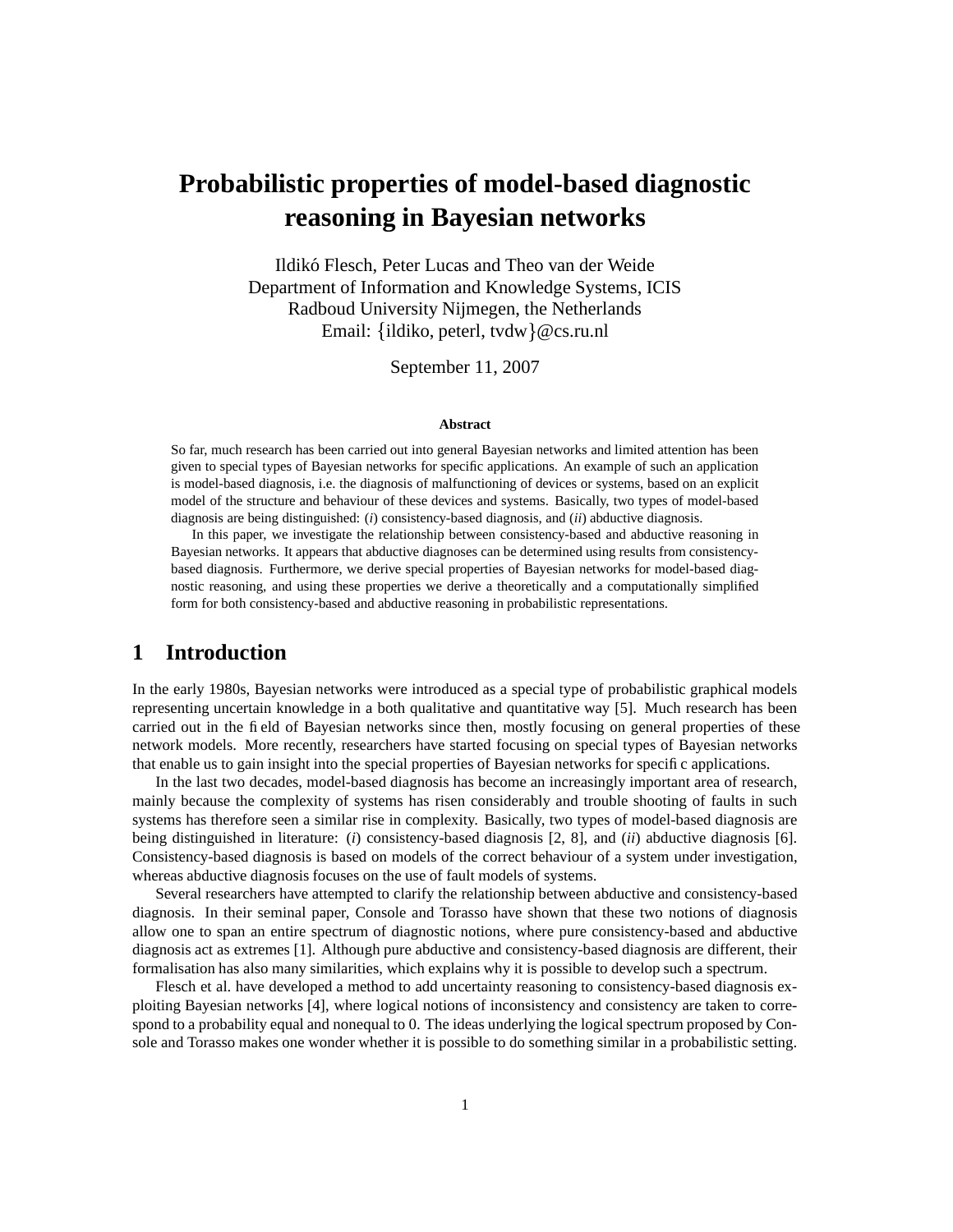More in particular, we are interested in the relationship between abductive diagnosis and consistency-based diagnosis in terms of their underlying theory.

There have been several proposalsto utilise Bayesian networks in the context of abductive diagnosis. For example, Pearl [5] has proposed using a special type of Bayesian network for that purpose. Shimony and colleagues have described abductive diagnosis using Bayesian networks in terms a maximum a-posteriori assignment, which is known to be NP hard [9]. As far as we know, no one before has studied the relationship between probabilistic abductive diagnosis and consistency-based diagnosis in a way resembling the logical spectrum of model-based diagnosis. The establishment ot this relationship is the topic of this paper.

The paper is organised as follows. In Section 2, the necessary basic concepts are defined, which are followed by the introduction of the concepts of Bayesian diagnostic systems and Bayesian diagnostic problems. Subsequently, in Section 3 the relation between consistency-based and abductive diagnostic reasoning in Bayesian diagnostic problems are explored. Finally, in Section 5, the paper is rounded off with conclusions and future work.

### **2 Preliminaries**

### **2.1 Model-based diagnosis**

Two types of model-based diagnosis are distinguished in literature: (*i*) consistency-based diagnosis [2, 8], and (*ii*) abductive diagnosis[6]. In the theory of consistency-based diagnosis[8], the structure and behaviour of a system is represented by a *logical diagnostic system*  $S_L = (SD, COMPS)$ , where

- SD denotes the *system description*, which is a finite set of logical formulae, specifying structure and behaviour;
- COMPS is a finite set of constants, corresponding to the *components* of the system; these components can be faulty.

The system description consists of *behaviour descriptions*, and *connections*. A behavioural description is a formula specifying *normal* and *abnormal* (faulty) functionalities of the components. These normal and abnormal functionalities are indicated by *abnormality literals*. A connection is a formula of the form  $i_c = o_{c'}$ , where  $i_c$  and  $o_{c'}$  denote the input and output of components c and c'.

A *logical diagnostic problem* is defined as a pair  $P_L = (S_L, OBS)$ , where  $S_L$  is a logical diagnostic system and OBS is a finite set of logical formulae, representing *observations*.

Adopting the definition from [3], a diagnosis in the theory of consistency-based diagnosis is defined as follows. Let  $\Delta_C$  be the assignment of abnormal behaviour to the set of of components  $C \subseteq COMPS$  and normal behaviour to the remaining components of the system. Then,  $\Delta_{\mathcal{C}}$  is a *consistency-based diagnosis* of the logical diagnostic problem  $\mathcal{P}_L$  iff the observations are consistent with both the system description and the diagnosis:

 $SD \cup \Delta_C \cup OBS \nvDash \bot.$ 

Here,  $\not\equiv$  stands for the negation of the logical entailment relation, and  $\perp$  represents a contradiction.

Abductive diagnosis focuses on the use of fault models of systems, where the observations have to be *implied* by the diagnosis. The behavioural assumption  $\Delta_C$  is called an *abductive diagnosis* if the system description and the behavioural assumption imply the set of observations:

 $SD \cup \Delta_C \vDash OBS.$ 

**EXAMPLE 1** Consider Figure 1 (a), which depicts an electronic circuit with one AND gate and two OR gates. Now, the output of the system differs from the one expected according to the simulation model, thus it gives rise to an inconsistency. One of both consistency-based and abductive diagnoses is to assume that the AND gate is functioning abnormally.  $\Box$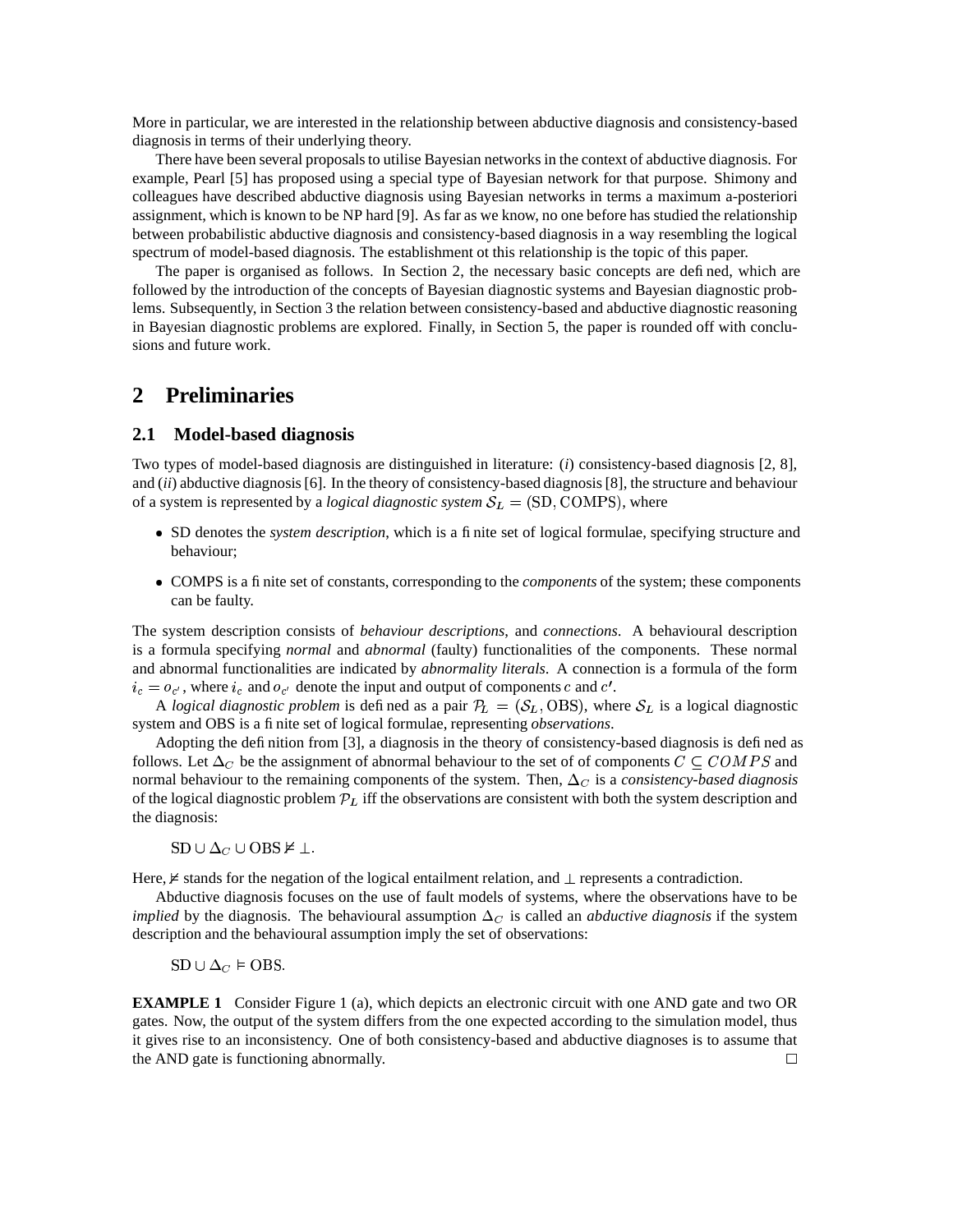

Figure 1: (a) Example of a circuit. (b) A Bayesian diagnostic system corresponding to circuit (a).

#### **2.2 Bayesian networks and Bayesian diagnostic problems**

Let  $P(X)$  be a joint probability distributions of the set of discrete binary random variables X, where singleton random variable  $\{Y\} \in X$  is abbreviated to Y and it takes the values 'true' or 'false', written as y and  $\bar{y}$ , respectively. However, if we refer to arbitrary values of a set of variables  $X$ , not a single variable only, this will be denoted by x as well. Let  $U, W, Z \subseteq X$  be disjoint sets of random variables, then U is said to be *conditionally independent* of W given Z, if

$$
P(U \mid W, Z) = P(U \mid Z) \tag{1}
$$

A *Bayesian network* B is defined as a pair  $B = (G, P)$ , where  $G = (V, E)$  is an acyclic directed graph, with set of vertices V and set of arcs  $E$ ,  $P$  is the associated joint probability distribution on the set of random variables  $X$ , and  $G$  represents the relations of  $X$  satisfying the condition that each represented independence relation is also valid in the joint probability distribution implying factorisation:

$$
P(X) = \prod_{Y \in X} P(Y \mid \pi(Y))
$$
\n<sup>(2)</sup>

where  $\pi(Y)$  denotes the parent set of vertex Y. There exists a 1–1 correspondence between the vertices V and the random variables  $X$ , and we will therefore use the same notation for both. Finally, we will frequently make use of marginalising out particular variables W written as  $P(u) = \sum_{w} P(u, w)$ .

A *Bayesian diagnostic system* is denoted by  $S_B = (G, P)$ , where P is a joint probability distribution of the vertices of  $G$ , interpreted as random variables, and  $G$  is obtained by mapping on logical diagnostic system  $S_L = (SD, COMPS)$  as follows: (*i*) component c is represented by its input  $I_c$  and output  $O_c$ vertices, where inputs are connected by an arc with the outputs pointing to the output, (*ii*) to each component c there belongs an abnormality vertex  $A_c$  which has an arc pointing to the output of the corresponding component. As a consequence of the independences that hold for a Bayesian diagnostic system, it is possible to simplify the computation of the joint probability distribution  $P$  by the following properties:

*Property 1:* the joint probability distribution of a set of output variables  $\hat{O}$  can be factorised as follows:

$$
P(o) = \sum_{i,a} P(o, i, a) = \sum_{i,a} P(i, a) \prod_{c \in \text{COMPS}} P(O_c \mid \pi(O_c)).
$$
 (3)

*Property* 2:  $P(i, a) = P(i)P(a)$ , due to the fact that input variables and abnormality variables are mutually independent of each other.

Recall that logical diagnostic problems are logical diagnostic systems augmented with the set of observations; this has to be also the case for Bayesian diagnostic problems. In logical diagnostic systems,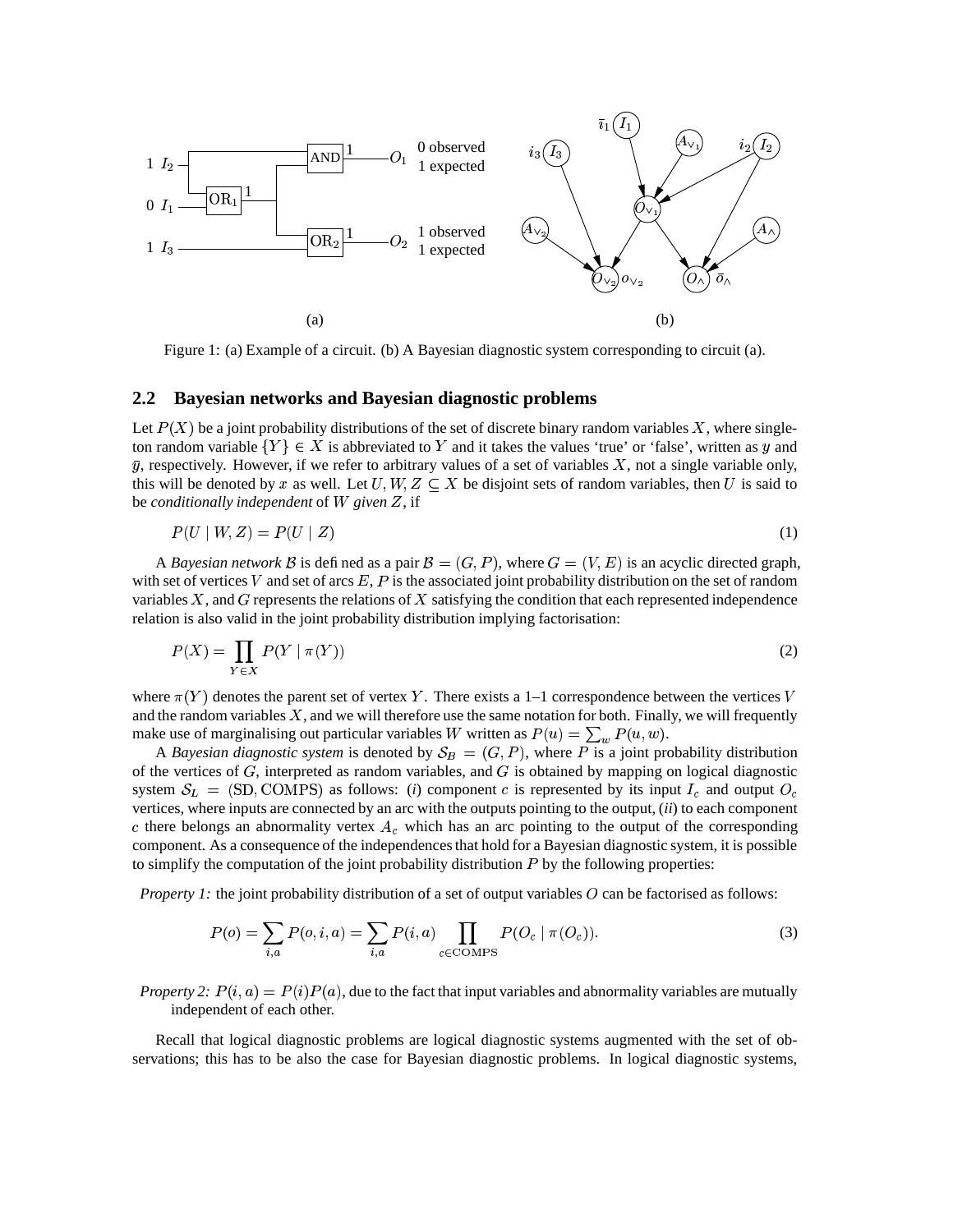observations are the inputs and outputs of a system. The set of input and output variables that have been observed, are referred to as  $I_{\omega}$  and  $O_{\omega}$ , respectively. The unobserved input and output variables will be refered to as  $I_u$  and  $O_u$  respectively. We will use the notation  $i_\omega$  to denote the values of the observed inputs, and  $o_\omega$  for the observed output values. The set of observations is then denoted as  $\omega = i_\omega \cup o_\omega$ .

A Bayesian diagnostic problem, denoted by  $\mathcal{P}_B = (\mathcal{S}_B, \omega)$ , consists of (*i*) a Bayesian diagnostic system representing the components, including their behaviour and interaction, of logical diagnostic system of concern, and *(ii)* a set of observations  $\omega$  [5, 4].

In Bayesian diagnostic problems the probability of an output value for a normally functioning components is equal to 0 or 1, whereas the probability of an output value for an abnormally functioning component c becomes independent of its parents with the exception of its abnormality  $a_c$ .

# **3 Model-based diagnostic reasoning in Bayesian diagnostic problems**

### **3.1 The relation between abductive and consistency-based reasoning**

In this section, we discuss how abductive and consistency-based approaches can be expressed as Bayesian diagnostic problems, and, subsequently, we establish their relationship.

To facilitate a connection between model-based diagnosis using a logical system and diagnostic reasoning using a Bayesian diagnostic system, let  $C$  be the set of components assumed to be abnormally functioning, then the corresponding *abnormality assumption* is described as:

$$
\delta_C = \{a_c \mid c \in C\} \cup \{\bar{a}_c \mid c \in \text{COMPS} - C\}
$$

Translating consistency-based approach to our probabilistic diagnostic theory, the consistency condition requires that the probability of the occurence of the observations given the diagnosis is non-zero. Consequently, if the probability is equal to zero, the set of abnormality assumptions is assumed to be inconsistent. Formally, in consistency-based reasoning, we are searching for probabilities  $P(i_{\omega}, o_{\omega} | \delta_C) > 0$ . Observe that we condition on the set of abnormality assumptions  $\delta_C$ , since it is given knowledge.

In abductive reasoning, the observations have to be implied by the system descriptions and the abnormality assumptions. This means that we are looking for abnormality assumption  $\delta_C$  that can be explained by the set of observed inputs and outputs, formally,  $P(\delta_C | i_\omega, o_\omega)$ . Considering the formulae for the abductive and consistency-based approaches to diagnosis using Bayes' rule, we obtain, assuming  $\alpha = 1/P(i_{\omega}, o_{\omega})$ :

$$
P(\delta_C \mid i_\omega, o_\omega) = \frac{P(i_\omega, o_\omega \mid \delta_C) P(\delta_C)}{P(i_\omega, o_\omega)} = \alpha \cdot P(i_\omega, o_\omega \mid \delta_C) P(\delta_C) \ . \tag{4}
$$

Note that by abductive reasoning to obtain a better result we try to maximalise the probability  $P(\delta_C \mid i_\omega, o_\omega)$ .

Equation (4) establishes the relationship between the consistency-based and abductive approach to Bayesian diagnostic problems. The significance of this formula is as follows. In order to compute abductive diagnoses, it is required to compute the set of consistency-based diagnoses by

$$
P(i_{\omega}, o_{\omega} \mid \delta_C) = \sum_{i_u} P(i_u) P(i_{\omega}, o_{\omega} \mid i_u, \delta_C),
$$

where the basic axioms of probability theory and factorisation lead to:

$$
P(i_{\omega}, o_{\omega} \mid i_u, \delta_C) = \frac{P(i_{\omega}, o_{\omega}, i_u, \delta_C)}{P(i_u, \delta_C)} = \frac{\sum_{o_u} P(o_{\omega}, o_u, i_{\omega}, i_u, \delta_C)}{P(i_u, \delta_C)},
$$
  

$$
P(o_{\omega}, o_u, i_{\omega}, i_u, \delta_C) = P(i, \delta_C) \prod_c P(O_c \mid \pi(O_c)) = P(i_{\omega}) P(i_u, \delta_C) \prod_c P(O_c \mid \pi(O_c)).
$$

Often it is helpful to explicit specify what values *some* of the variables in  $\pi(O_c)$  take, written by  $\pi(O_c)$ : *values*. If the input and output variables of a component have been observed, this will be indicated by  $I_{c,\omega}$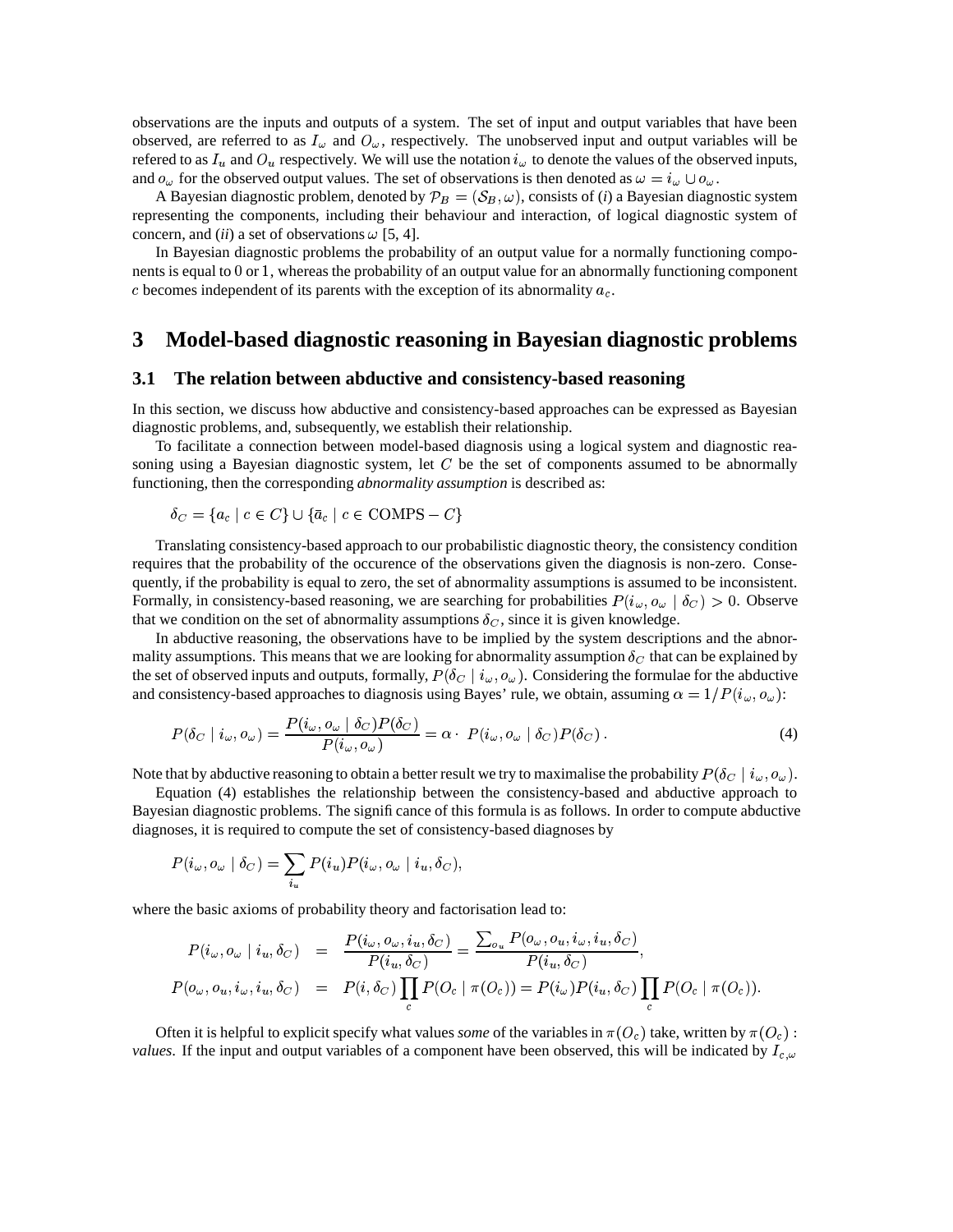and  $O_{c,\omega}$ , respectively. When unobserved, the notation  $I_{c,u}$  and  $O_{c,u}$  is employed. So we obtain,

$$
P(i_{\omega}, o_{\omega} \mid \delta_C) = \sum_{i_u} P(i_u) \sum_{o_u} \prod_c P(O_c \mid \pi(O_c) : i_{c,u}).
$$
\n<sup>(5)</sup>

When considering the formula of consistency-based reasoning in Equation (5), many terms can be simplified by exploiting specific relations that hold for Bayesian diagnostic systems, done below.

### **3.2 Decomposition of the joint probability distribution**

Formally, groups or classes of probabilistically equivalent components are viewed as equivalence classes. If two components  $c, c' \in \text{COMPS}$  belong to the same equivalence class q, also denoted by  $[c]$ , then for each  $c, c' \in [c]$  it holds that the probabilities of the abnormality behaviour of these two components is the same. The set of all equivalence classes will be denoted by Q in the following. Probabilities  $P(o_c \mid a_c)$  will be denoted by  $p_c$  or  $p_q$ ; where  $p_q$  stresses the fact that a probability is associated to a class of components.

In the analysis that will follow, we will distinguish between several sets of components:

- The sets of components assumed to function normally and abnormally will be denoted by  $C^{\bar a}$  and  $C^a$ .
- The sets  $C^{\bar{a}}$  and  $C^a$  are partitioned into sets of components, for observed and unobserved outputs, The sets  $C^*$  and  $C^*$  are partitioned into sets of components, for observed and unobserved outputs,<br>indicated by the sets  $C^a_{\mu}$ ,  $C^a_{\mu}$ ,  $C^a_{\mu}$  and  $C^a_n$ , respectively. Thus,  $C^{\bar{a}} = C^{\bar{a}}_{\mu} \cup C^{\bar{a}}_{\bar$ K-K-.

In addition, we will make a distinction between components  $c$  for which  $o_c$  has been observed, and components c for which  $\bar{o}_c$  has been observed. These sets will be denoted by  $C^{\omega}_{\omega}$  and  $C^{\bar{\omega}}_{\omega}$ , respectively. It holds that  $C^o_\omega$  and  $C^{\bar a}_{\omega}$  constitute a partition of  $C_\omega$ . The notations can also be combined, e.g., as  $C^{a,\sigma}_{\omega}$ , and  $C^{a,\bar{\sigma}}_{\omega}$ . Further- $C_{\omega}^{\perp}$  and  $C_{\omega}^{\perp}$  constructed a partition of  $C_{\omega}$ . The notations can also be combined, e.g., as  $C_{\omega}^{\perp}$  and  $C_{\omega}^{\perp}$ . Furthermore, we will sometimes use a similar notation for sets of output variab Kindictively with sometimes use a similar hotation for sets of output variables, e.g.,  $\sigma_u^x = \{O_c \mid c \in C_u^x\}$  and  $O_u^{\bar{u}} = \{O_c \mid c \in C_u^{\bar{u}}\}$ . In the following three consecutive sections, we introduce properties of the diagnostic problems that allow us to simplify probabilistic terms for the computation of the consistencybased probability.

#### **3.2.1 Decomposition of the set of output variables**

The following lemma shows that it is useful to explicitly distinguish between various types of components using the component sets defined above.

**Lemma 1** *The joint probability distribution of the outputs of the set of assumed* normally *functioning components* **1** *Ine folm probability atstribution of the outputs of a ponents*  $C^{\bar{a}}$ *, can be decomposed into two products as follows:* 

$$
\prod_{c \in C^{\bar{a}}} P(O_c \mid \pi(O_c) : \bar{a}_c) = \prod_{c \in C^{\bar{a}}_{\bar{u}}} P(O_c \mid \pi(O_c) : \bar{a}_c) \prod_{c \in C^{\bar{a}}_{\bar{\omega}}} P(O_c \mid \pi(O_c) : \bar{a}_c).
$$

This lemma is also similar for the set of abnormally functioning components  $C^a$ .

#### **3.2.2 Observed abnormally assumed output variables**

In this section, we establish that the outputs of the set of observed abnormally components depend only on their probability of abnormal behaviour and not on other components in their parent set.

**Lemma 2** *Let be the set of equivalence classes of components with identical faulty behaviour probabilities. The joint probability of observed outputs of the abnormally assumed components is written as:*

$$
\prod_{c\in C^a_\omega} P(O_c \mid \pi(O_c) : a_c) = \prod_{q\in Q} p_q^{n_q} (1-p_q)^{m_q},
$$

where  $n_q = |\{c \mid c \in q \cap C^a_{\omega} \}|\}$ , i.e., the number of abnormal components with positive output and *probability*  $p_q$ ; *similarly, for negative outputs we have*  $m_q = |\{c \mid c \in q \cap C^{a, \delta}_\omega\}|$ .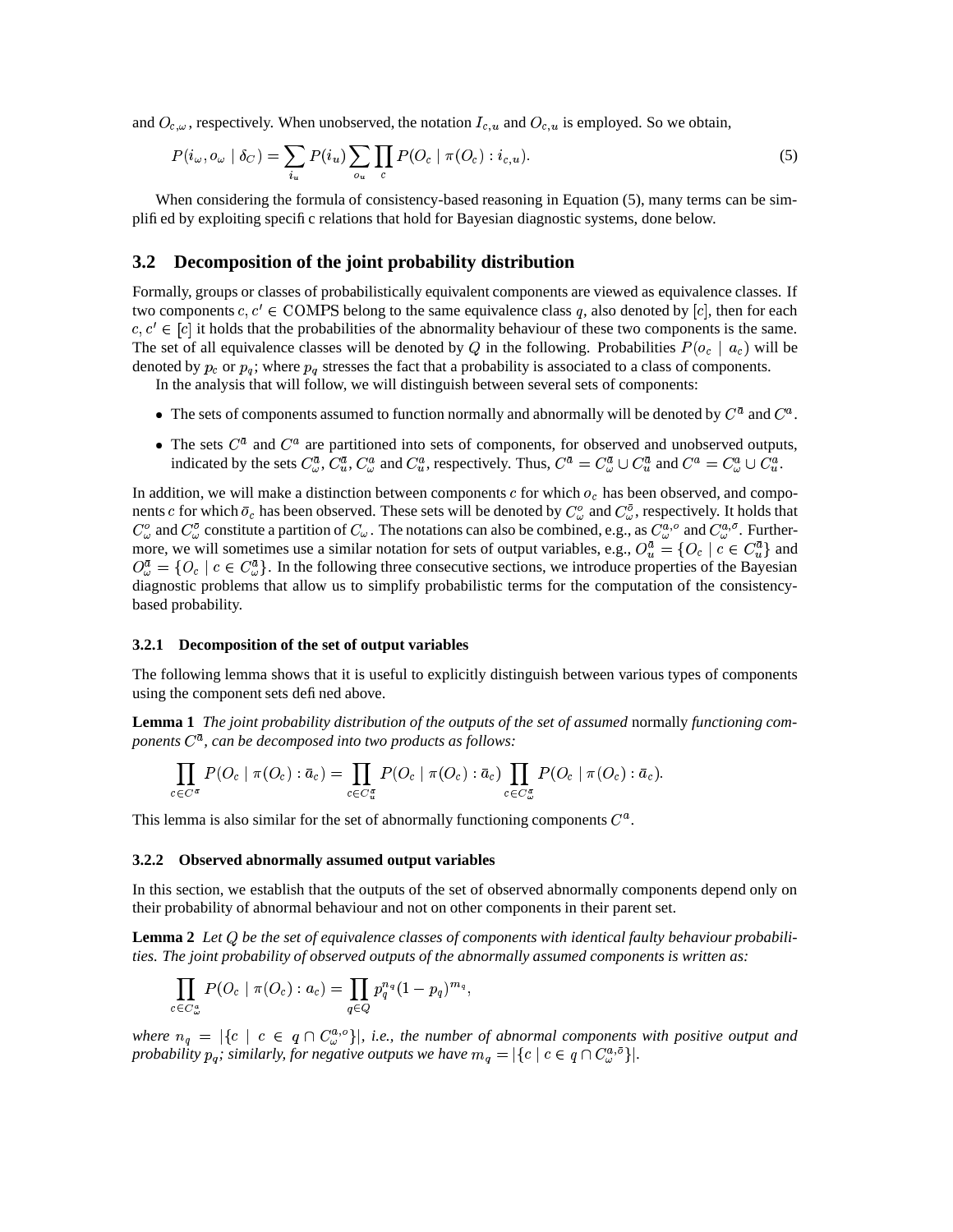#### **3.2.3 Normally assumed output components as Boolean functions**

Recall that the probability of an output of a normally functioning component was assumed to be either 0 or 1 implying that these probabilities act as Boolean functions. Straightforward, if these probabilities individually can be seen as Boolean functions, then the product over these probabilities is also a Boolean function. Let Boolean function  $\varphi$  be defined as the product of probabilities of output values of a given subset function. Let boolean function  $\varphi$  be defined as the product of probable of normally functioning components; formally, let  $C^{\bar{a}} \subseteq C^{\bar{a}}$ , then

$$
\varphi(C_u^{\bar{a}'}) = \prod_{c \in C_u^{\bar{a}'}} P(O_c \mid \pi(O_c) : \bar{a}_c).
$$

Since  $\varphi$  is a Boolean function it is either equal to 0 or to 1. Furthermore, it is a product of Boolean functions all related to single components. Note that for each single Boolean component there is only one output value for which the probability is equal to (for the same values of the parent set). This indicates that for the product of these single Boolean functions there is also only one output value combination for which the product of probabilities is equal to 1 and, therefore, for which  $\varphi$  is equal to 1.

**Lemma** 3 There exists only one value instantiation  $o_n^{\bar{a}}$  of the set of variables  $O_n^{\bar{a}} = \{O_c \mid c \in C_n^{\bar{a}}\}$  for which **Lemma 3** There exists only one value instantiation  $o_u^{\pi}$  of the set of variables  $O_u^{\pi} = \{O_c \mid c \in C_u^{\pi}\}\$  for which<br>it holds that  $\varphi(C_u^{\bar{a}}) = 1$ ; similarly, there exists one value  $o_{\omega}^{\bar{a}}$  of the set of varia *which it holds that*  $\varphi(C_{\omega}^{\bar{a}}) = 1$ .

### **3.2.4 Relation between abnormally and normally functioning outputs**

In this section, the summation over  $O_u$  of the consistency-based approach in Equation (5) will be simplified, for which we devide the set of unobserved outputs  $O_u$  into two subsets: outputs of normally and abnormally functioning components. In the previous sections we showed that probabilities of normally functioning components are Boolean functions, and those for abnormally functioning components can be written as a product over the abnormality probabilities. Then, in the summation over  $O_u$ , a form of the product of abnormality probabilities can occure several times, and each time multiplied by a Boolean function.

**Lemma 4** *Let the Boolean function*  $\varphi$  *be as defined above, then,* 

$$
\sum_{o_u} \prod_c P(O_c \mid \pi(O_c) : i_{c,u}) = \sum_{o_u} \varphi(C^a) \prod_{c \in C^a_u} P(O_c \mid a_c) = \sum_{o_u^a} b(o_u^a) \prod_{q \in Q} p_q^{n_q} (1 - p_q)^{m_q},
$$

where  $b(o_u^a)$  is the number of Boolean functions, which counts the values of  $\varphi(C^{\bar{a}})$  for the related product K*form in*  $q$ ,  $n_q$  *is the number of abnormal components with positive output and probability*  $p_q$ ; *similarly*, *for negative outputs we have*  $m_q$ *.* 

Based on probability theory, if we take the sum over the probabilities over output values that do not occur in the domain of the Boolean functions  $\varphi$ , these probabilities can be summed out.

**Lemma** 5 Let  $C_u^a = C_u^{a'} \cup C_u^{a''}$  be a partition of the set of components  $C_u^a$ , as defined above, such that K- **Lemma 5** Let  $C_u = C_u \cup C_u$  be a partition of the set of components  $C_u$ , as aefined above, such that  $C_u^a{}' = \{c \mid c \in C_u^a, \forall c' \in C^{\bar{a}} : O_c \notin \pi(O_{c'})\}$ , i.e., abnormally assumed components with unobserved K-K*outputs that do not act as input to any normally assumed component, then*  $C_u^{all} = C_u^a - C_u^{al}$ *. Then,* .<br>ا K-

$$
\sum_{o_u} \prod_{c \in C^{\bar{a}}} P(O_c \mid \pi(O_c) : \bar{a}_c) \prod_{c \in C^{\bar{a}}_u} P(O_c \mid a_c) = \sum_{o_u - o_u^{a'}c \in C^{\bar{a}}} \prod_{c \in C^{\bar{a}}} P(O_c \mid \pi(O_c) : \bar{a}_c) \prod_{c \in C^{\bar{a}}_u} P(O_c \mid a_c).
$$

### **3.3 Simplified forms for model-based reasoning**

Based on the results above, the following theorem and corollary yield a simplified computational form for consistency-based and abductive diagnoses.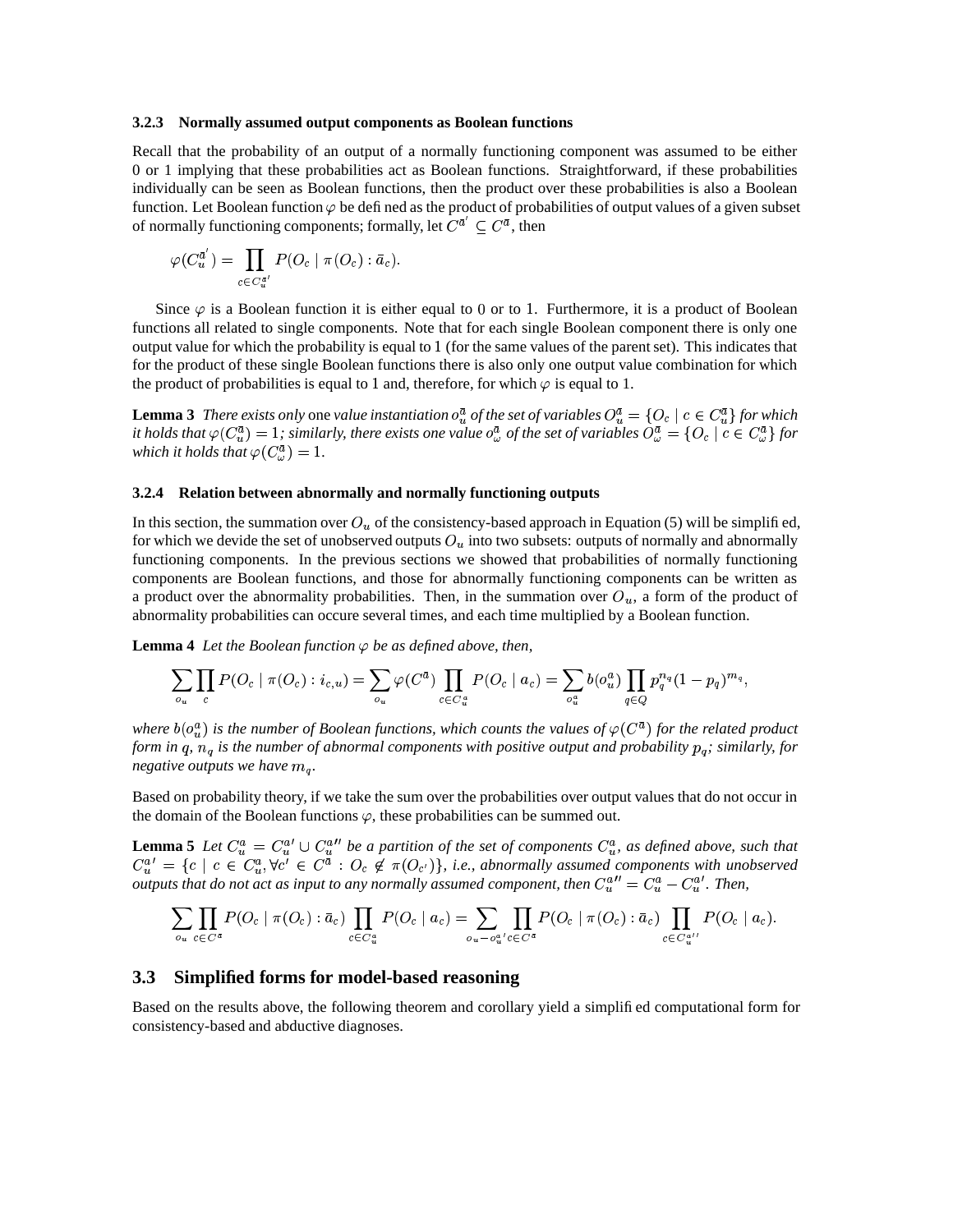**Theorem 1** Let  $\mathcal{P}_B = (\mathcal{S}_B, \omega)$  be a Bayesian diagnostic problem. Then,

$$
P(i_{\omega}, o_{\omega} \mid \delta_C) = \sum_{i_u} P(i_u) \sum_{o_u^{a''}} b(o_u^{a''}) \prod_{q \in Q} p_q^{n_q} (1 - p_q)^{m_q} \ .
$$

**Proof**: Combination of lemmas 4 and 5 yields the summation over  $O_n^{a'}$  and its probabilistic terms.  $\Box$ 

**Corollary 1** *Let*  $\mathcal{P}_B = (\mathcal{S}_B, \omega)$  *be a Bayesian diagnostic problem, and let*  $\alpha = 1/P(i_\omega, o_\omega)$ *. Then,* 

$$
P(\delta_C \mid i_\omega, o_\omega) = \alpha \cdot \prod_{c \in C} P(\delta_c) \cdot \sum_{i_u} P(i_u) \sum_{o_u^{a''}} b(o_u^{a''}) \prod_{q \in Q} p_q^{n_q} (1 - p_q)^{m_q}.
$$

**Proof:** It follows directly from Equation (4) and from Theorem 1.  $\Box$ 

Based on Theorem 1 and Corollary 1, firstly, abductive diagnoses in Bayesian diagnostic problems can be determined using consistency-based diagnosis. Secondly, diagnostic reasoning does not have to take into account the entire set of outputs of components leading to a simplified computational formula, thus, we do not have to know all the abnormal behaviours still we can reason in an *exact* way.

## **4 Logical and probabilistic model-based diagnosis related**

In this section, we establish the connection between logical and probabilistic model-based diagnosis based on the above-presented results.

To start, we would like prove the following statement:

$$
P(\omega \mid \delta_C) > 0 \Longleftrightarrow SD \cup OBS \cup \Delta_C \nvDash \bot .
$$

Recall that consistency-based diagnosis in Bayesian diagnostic problems is expressed by the term  $P(\omega)$  $\delta_C$ ) > 0. Applying the Bayes rule, consistency-based diagnosis requires the following two requirements:  $(i) P(\delta_C) > 0$  and  $(ii) P(\omega, \delta_C) > 0$ . For the first item (*i*) it holds that

$$
P(\delta_C) > 0 \iff P(a_1, a_2, \dots, \bar{a}_{|COMPS|}) > 0
$$
  
\n
$$
\iff P(a_1)P(a_2) \cdots P(a_{|C|}) \neq 0 \land P(\bar{a}_{|C|+1}) \cdots P(\bar{a}_{|COMPS|}) > 0,
$$
 (6)

where the abnormality assumptions in  $\delta_C$  are sorted in the way that the first part consists of the abnormal behavioral assumptions, whereas the second part includes the normal behavioural assumptions. Note that in the logical reasoning, int the probabilistic terms  $P(a_c)$  and  $P(\bar{a}_c)$  the probability distribution P is related to the system description, where the abnormal and normal functionality of the systems is defined, whereas the abnormal and normal behaviour is related to  $\Delta_c$ . The requirement  $P(\Delta_C) > 0$  corresponds in logic with the fact that by definition  $\Delta_C \nvDash \bot$ , since  $\Delta_C$  may not consists of both  $a_c$  and  $\bar{a}_c$ .

The second requirement  $P(\omega, \delta_C) > 0$  in *(ii)* can be deduced to

$$
P(\omega, \delta_C) = P(\omega, a_1, a_2, \dots, a_{|C|}, \bar{a}_{|C|+1}, \dots, \bar{a}_{|COMPS|}) > 0.
$$
\n<sup>(7)</sup>

Taking together equations (6) and (7), the following logical consequence can be deduced:

$$
P(\delta_C) > 0 \land P(\omega, \delta_C) > 0 \Longleftrightarrow SD \cup OBS \cup \Delta_C \nvDash \bot \,. \tag{8}
$$

Next, based on Equation (8), the relation between the probabilistic terms of the reduced computational form of Theorem 1 and logical consistency-based reasoning can be established as follows. Since the observations are equal to the set of observed inputs and outputs, these outputs also in the logical framework can be separated into two parts, where the related components is assumed to function abnormally or normally, such as in Bayesian diagnostic problems. Doing so, we obtain the following:

$$
SD \cup OBS \cup \Delta \equiv SD \cup O_a \cup O_{\bar{a}} \cup I \cup \Delta. \tag{9}
$$